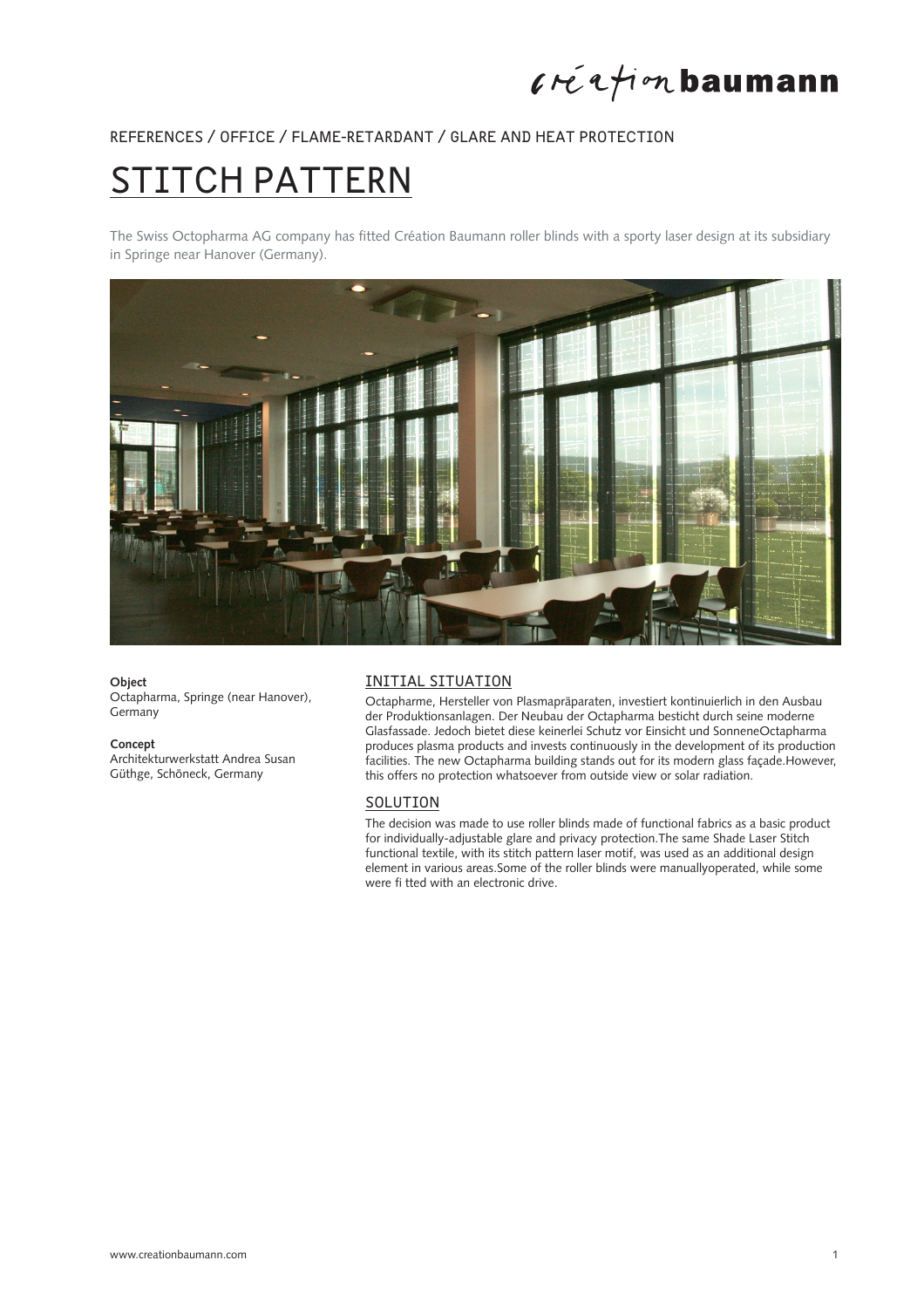# $l$ ré $l$ tion baumann

REFERENCES / OFFICE / FLAME-RETARDANT / GLARE AND HEAT PROTECTION

# STITCH PATTERN